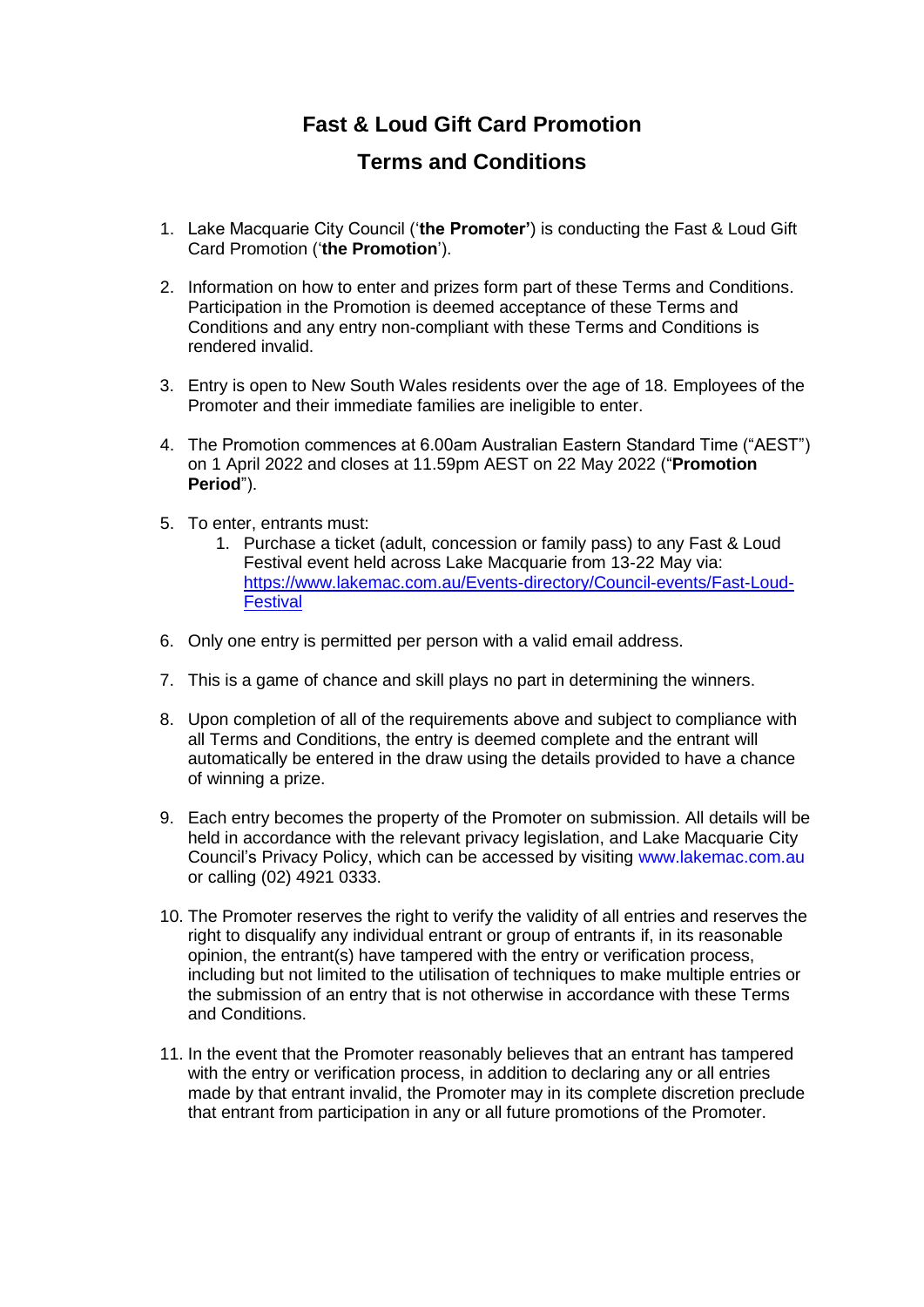- 12. If for any reason this Promotion is not capable of running as planned, whether caused by infection by computer virus, mobile phone failure, line drop out, bugs, tampering, unauthorised intervention, fraud, technical failures or any other cause beyond the control of the Promoter which corrupt or affect the administration, security, fairness or integrity of the Promotion, the Promoter reserves the right in its sole discretion, to cancel, terminate, modify or suspend the Promotion. The Promoter may in its sole discretion disqualify any entrant who tampers with the entry process in this way.
- 13. The Promoter is not responsible for receipt of incorrect, inaccurate or incomplete information caused by an entrant or occurring during transmission. The Promoter is not responsible for any problems or technical malfunction of any telephone, telephone or computer network, or lines, servers, or telephone or internet providers, traffic congestion on any phone or computer network, or any combination thereof, including any injury or damage to entrants or any other person's handset or computer related to or resulting from participation or sending or receiving of any communication or of any materials in this Promotion.
- 14. The major prize is a \$500 Visa gift card valued at \$500 recommended retail price ("RRP").
- 15. The minor prize is a \$100 Bunnings gift card valued at \$100 RRP. There is a total of twelve (12) minor prizes to be won with a total value of \$1,200.
- 16. Total prize pool for the Promotion is valued at \$1,700 RRP.
- 17. A random electronic draw will be conducted to determine the winners at 126-138 Main Road Speers Point NSW 2284 on 25 May 2022 at 11.00am AEST.
- 18. The winners will be notified by telephone or email by 1 June 2022.
- 19. The prize is not transferable and cannot be taken as or redeemed for cash.
- 20. The prize value is correct at time of publication but no responsibility is accepted for any variation in the value of any prize.
- 21. In the event that any prize item is unavailable despite the Promoter's reasonable endeavours to procure such item, the Promoter reserves the right to substitute the prize (or that part of the prize) with a prize to the equal value and/or specification, subject to any directions from the relevant regulatory authority or to any legal compliance requirements.
- 22. The Promoter retains the absolute discretion to require a winner to provide proof of age, residential address and identity in a form determined by the Promoter before awarding the prize.
- 23. Each entrant and the winner agree that all right, title, interest and risk in the prize vests in the winner upon its collection. Upon collection, the Promoter is not responsible if a prize is lost, stolen, destroyed, or used without the winner's permission. The winner also agrees that the Promoter is not responsible for the provision of or availability of accessories or other items required to use the goods or services the subject of the prize.